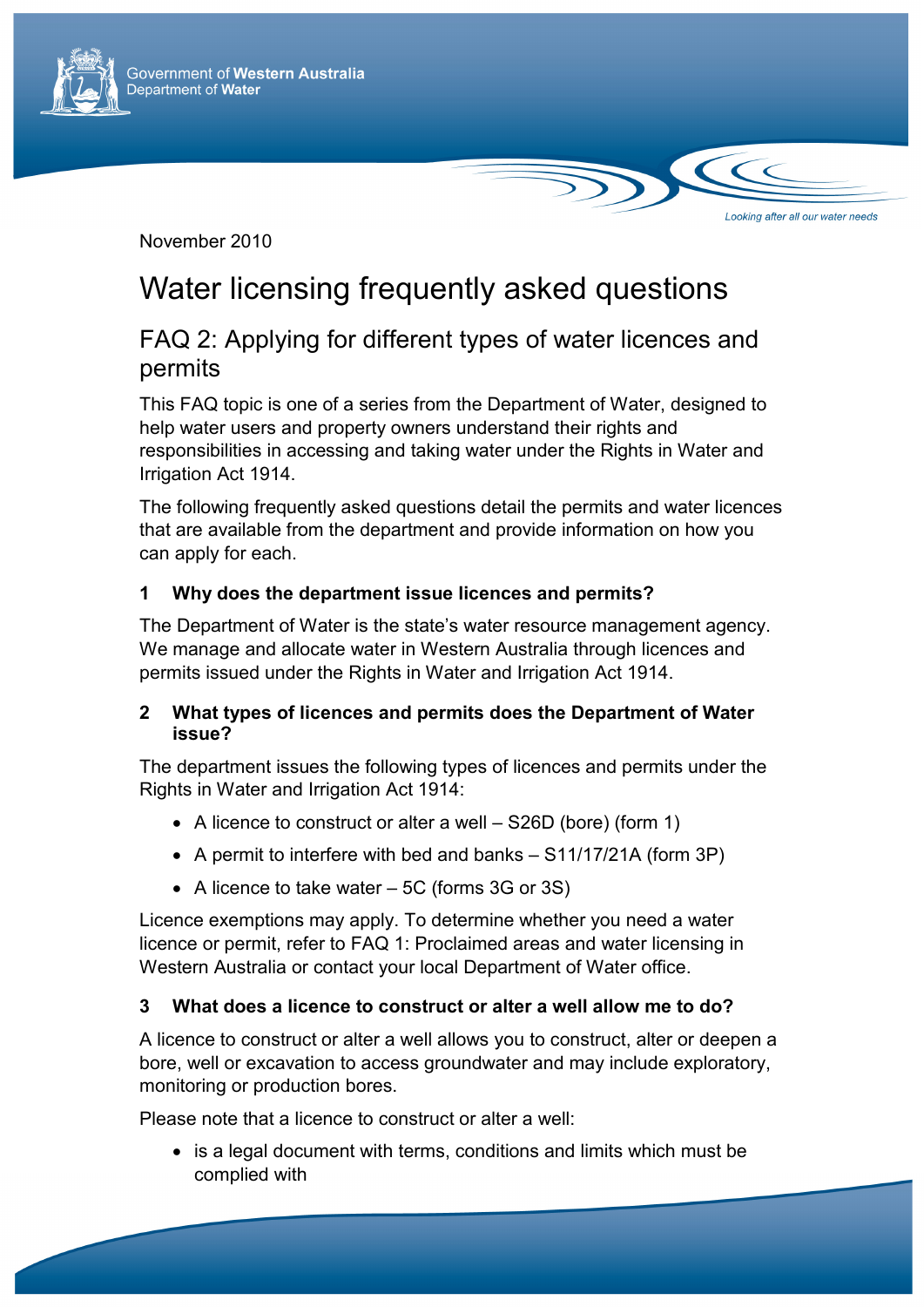- does not allow you to take or use the water from the bore. You will need a separate licence to take water if you want to take or use this water
- requires that the person constructing or altering the well (bore) is a certified driller
- is non-renewable.

Once a bore or excavation has been constructed a 'Form 2 – Information to be provided on completion of a non-artesian bore' (or a form 2a for an artesian bore) must be submitted to the Department of Water within the time specified in the licence conditions.

If emergency works are needed for the repair or replacement of a bore, well or excavation, please contact your local Department of Water office to find out your licensing obligations.

# **4 What does a permit to interfere with bed and banks allow me to do?**

A permit to interfere with bed and banks allows you to alter, obstruct or interfere with the bed or banks of a watercourse (including the placement of a dam). For more detailed information on the different types of permits and when they are required please refer to supplementary information for bed and banks permits.

Please note that a permit to interfere with bed and banks:

- is a legal document with terms, conditions and limits which must be complied with
- does not allow you to take or use the water from the watercourse. You will need a separate licence to take water if you want to take or use this water in both proclaimed and unproclaimed areas
- may be required where access to the watercourse is via a public road or reserve, subject to approval from the authority responsible for the road or reserve
- may require a person to obtain relevant approvals from other agencies, as the department is not obliged to consider the safety of the works when granting a permit.

#### **5 What does a licence to take water allow me to do?**

A licence to take water allows you to take a specified amount of water (the entitlement) from a proclaimed (and in certain circumstances an unproclaimed) groundwater or surface water resource.

Please note that a licence to take water:

• is a legal document with terms, conditions and limits which must be complied with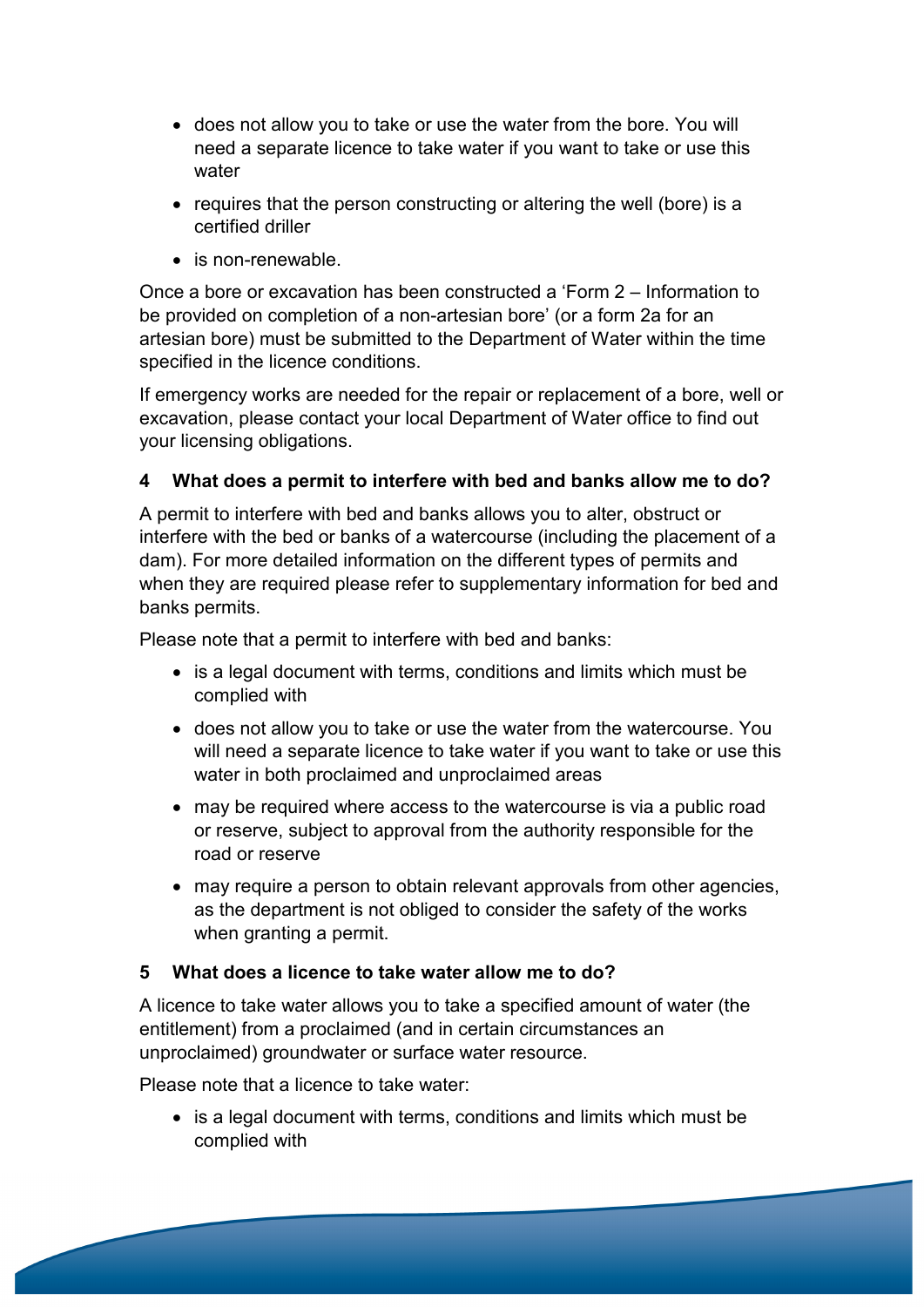- does not give you ownership of the water resource (as all water is vested in the crown and the department grants you access to this water for your use under a licence, exemption, riparian or other right in accordance with the Rights in Water and Irrigation Act 1914.)
- may be transferred, traded or leased to another person subject to the department's approval (refer FAQ 4 - Transfers, trades and agreements).
- It is recommended that you:
- keep your licence in a secure place where it can be regularly checked to ensure you are complying with the terms and conditions of your licence
- apply to renew your licence prior to the licence expiry date (refer to FAQ 3: Amendments, renewals and obligations of being licence/permit holder).
- apply to amend your licence if you want to change the volume (entitlement), activity or location of the water source on your licence (refer to FAQ 3: Amendments, renewals and obligations of being licence/permit holder).

## **6 Do I need a licence to take water for dewatering purposes?**

A licence to take water is required for dewatering purposes, unless a dewatering exemption applies (see below):

Please contact your local Department of Water office to find out if you need a licence.

#### **7 How do I apply for a licence to construct or alter a well, a permit to interfere with bed and banks or a licence to take water?**

We recommend contacting your local Department of Water office to discuss your proposed development or water needs.

Our officers will inform you if a licence is required and direct you to the appropriate application forms.

Application forms are available online or you can request an officer to email or post them out to you.

When completing your application form, please ensure you:

• complete all relevant sections of the form, sign it, and forward it to your local department office via post, fax or signed scan via email

and

• demonstrate that you have the authority to carry out the activities, including legal access to the site (written evidence may be required).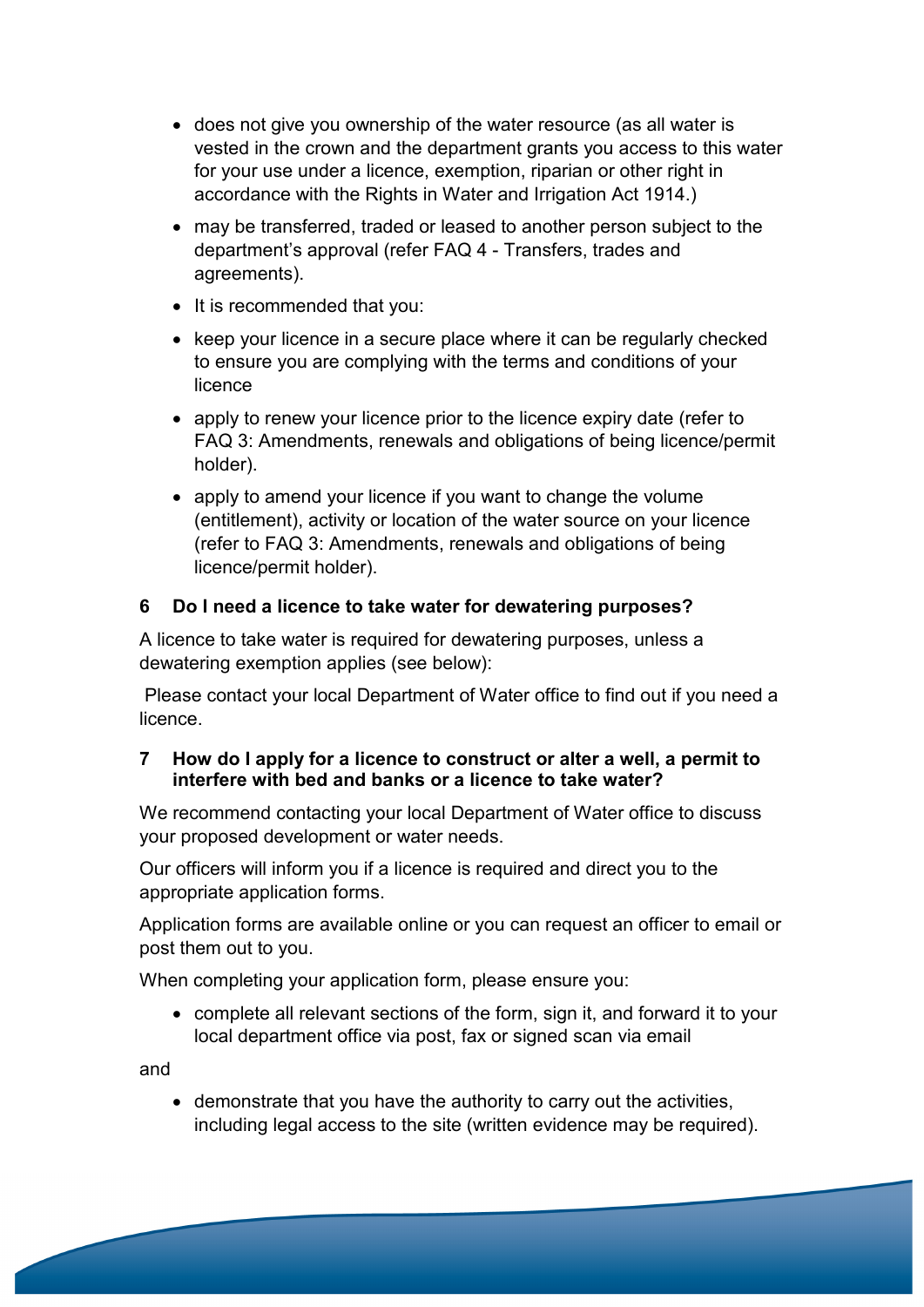#### **8 What does the department consider when assessing and making a decision on an application?**

Each application is assessed on an individual, transparent and equitable basis in accordance with the requirements of the Rights in Water and Irrigation Act 1914, licensing policies and water allocation plans.

The assessment of licence and permit applications and ongoing management of licensed water entitlements is vital to optimising the use our water resources. Consideration is given to both the short and long term economic, environmental and social impacts of granting and/or refusing licences as outlined in the Rights in Water and Irrigation Act 1914.

A general licence assessment will take into consideration the following:

- Is the application in the public interest, environmentally acceptable and ecologically sustainable?
- Does the application prejudice current and future needs for water or is it, in the opinion of the department, likely to have a detrimental effect on another licensee's use of water?
- Can the water be provided for by another source?
- Is the application in keeping with local practices or a water allocation plan approved by the department?
- Is the proposed development consistent with current land use planning, requirements and policies of other government agencies, or any intergovernmental agreement or arrangement?

A licence assessment may not be limited to these considerations. The department may require an applicant to provide further information to enable an assessment to be undertaken on a case-by-case basis.

More information can be found in our licensing policies and water allocation plans.

# **9 How does the department assess an application?**

Applications are generally assessed in the order in which they are received (first-in first-served).

After an initial assessment, the department will clarify any issues that will need to be resolved before the assessment can be completed, such as:

- the requirement for any further information and the timeframe for submitting the information to the department (see question 10)
- if we need to inspect of the site identified on the application
- if your application needs to be referred to another government agency
- current water availability
- further details regarding your proposed use of water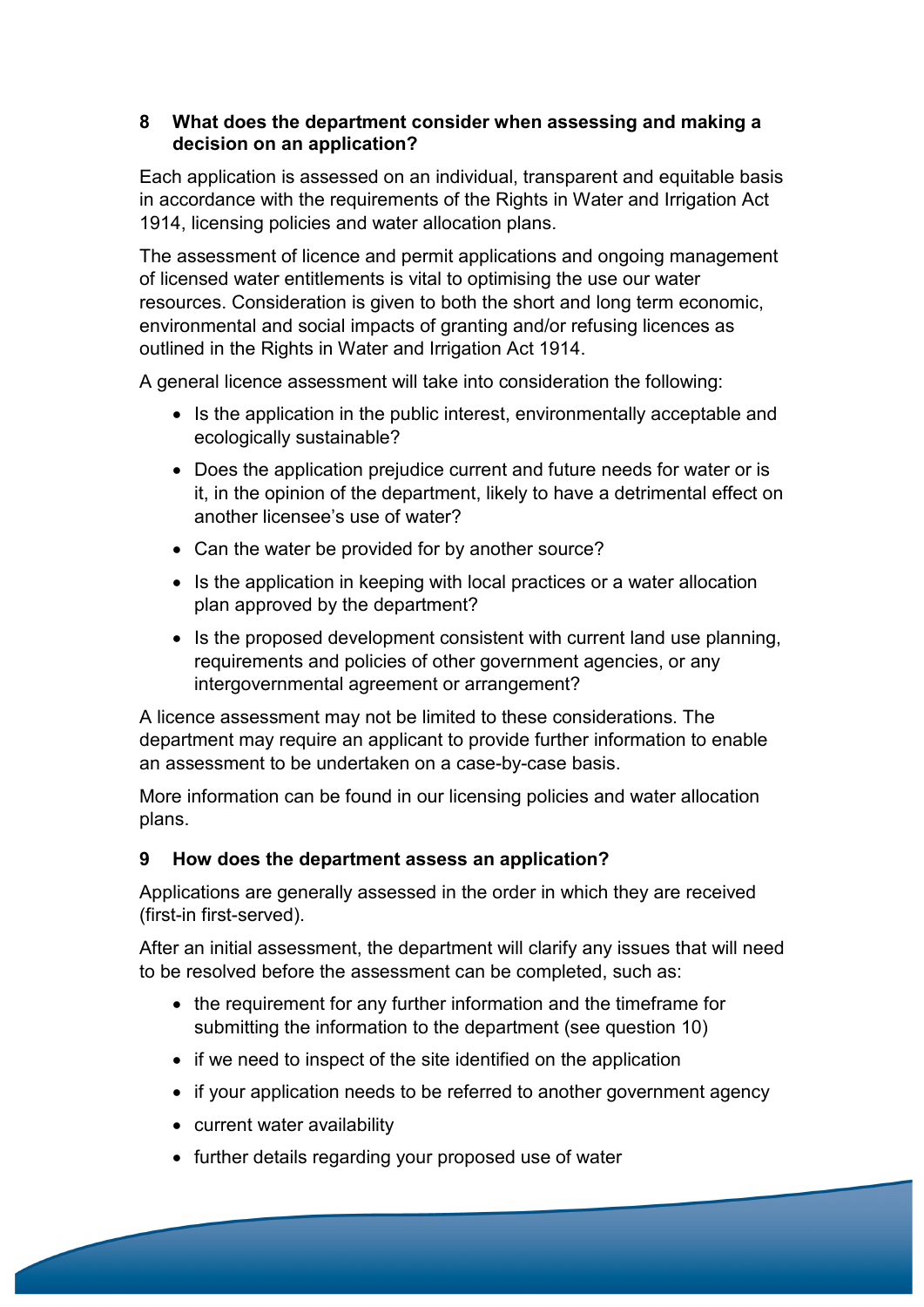• the need to advertise your application for public comment (see question 11).

A decision on your application may be delayed pending the completion of assessments of other applications received before yours, as these may impact on how much water is available for your application.

#### **10 How long do I have to provide information to the department to support my licence application?**

You may be required to provide additional information to support your application, which may include, but is not limited to:

- proof of legal access to the land
- reports on water resource investigations
- hydrogeological or hydrological monitoring reports
- operating strategies
- water conservation/efficiency plans.

If any of the above are required, you will be provided with guidance on how these reports or proposals should be prepared and how much time you have to submit them as part of your application.

The department has established guidelines for the timely submission of additional information. Applicants will be advised of this time span in writing.

If the additional information is incomplete or not provided by the required time the department will return your incomplete application.

For further information refer to the following policies:

- Operational policy no. 5.11: Timely submission of required further information
- Operational policy no. 5.08: Use of operating strategies in the water licensing process
- Operational policy no. 5.12: Hydrogeological reporting associated with a groundwater well licence

#### **11 When is advertising of an application required?**

You may be required to advertise your licence or permit application in situations where:

• The proposed development is likely to have a significant impact on the water resource (both groundwater and surface water)

or

• You are requesting a groundwater licence to take more than 100 000 kL/yr, or an increase in the entitlement on your existing groundwater licence by more than 100 000 kL/yr.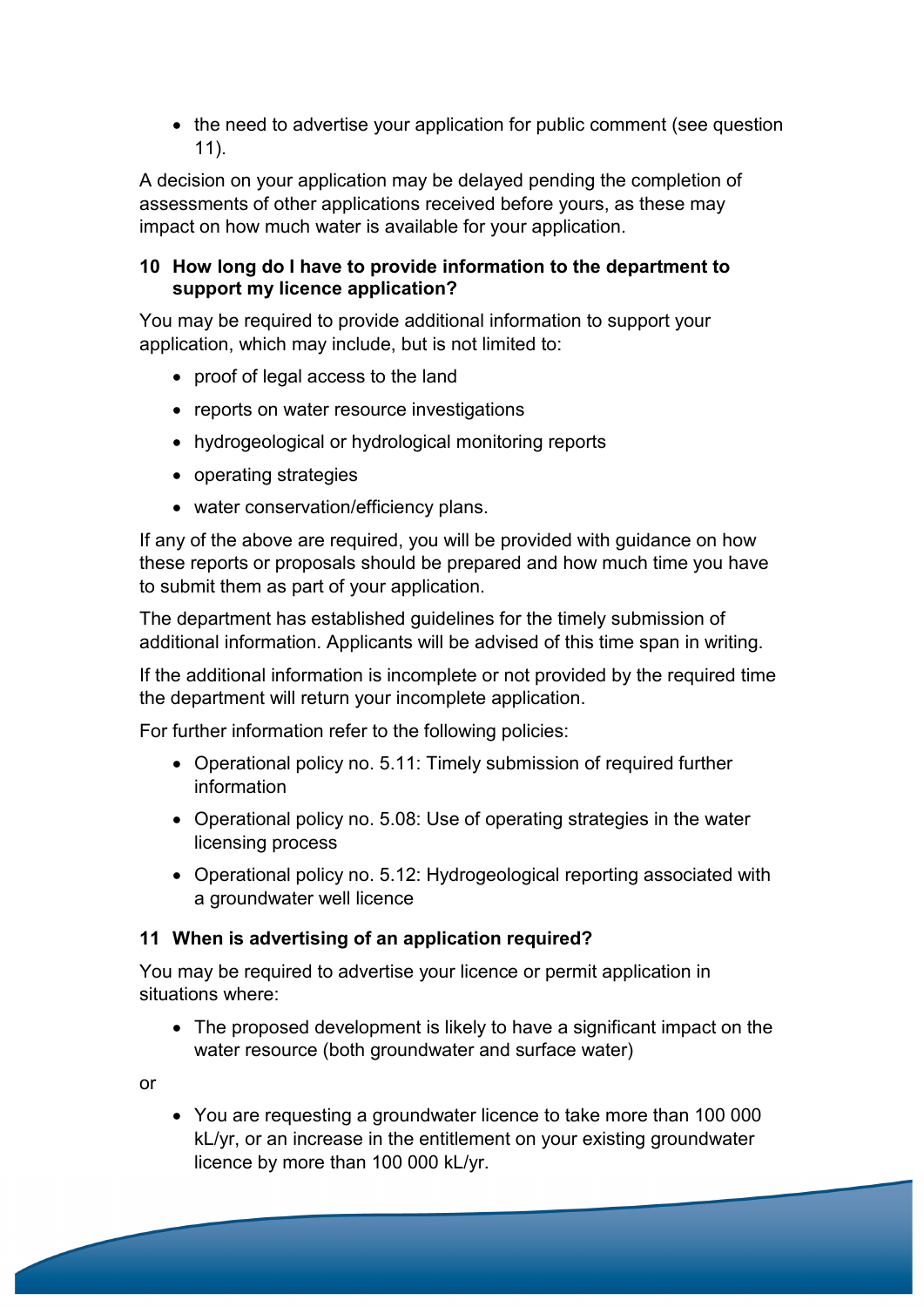#### **12 In what circumstances can an application for a licence and/or permit be refused?**

It is not always possible to grant a licence or permit. Situations which may result in a refusal include:

- You are not eligible to hold a water licence.
- Your application is considered environmentally unacceptable or unsustainable.
- Your application is inconsistent with a relevant local by-law.
- Your application is inconsistent with an approved water allocation plan.
- You cannot prove you have the means or financial resources to carry out the proposed development listed on your application.
- You have previously committed an offence against the Rights in Water and Irrigation Act 1914.
- The water resource is fully allocated and there is not enough water available to meet your requirements as listed on your application.

#### **13 If I am not satisfied with the department's decision regarding my application, can I request a review?**

If unsatisfied, an applicant may request a review of the department's decision through the State Administrative Tribunal.

A review of a decision may be sought where the department has:

• refused your water licence application

or

• applied terms, conditions or restrictions on your approved licence or permit that you disagree with.

Note: A State Administrative Tribunal fee may apply when proceeding with your review application.

The contact information for the State Administrative Tribunal is:

12 St Georges Terrace

PERTH WA 6000

GPO Box U1991

PERTH WA 6845

Telephone: 08 9219 3111

Toll-free: 1300 306 017

Facsimile: 08 9325 5099

<www.sat.justice.wa.gov.au>